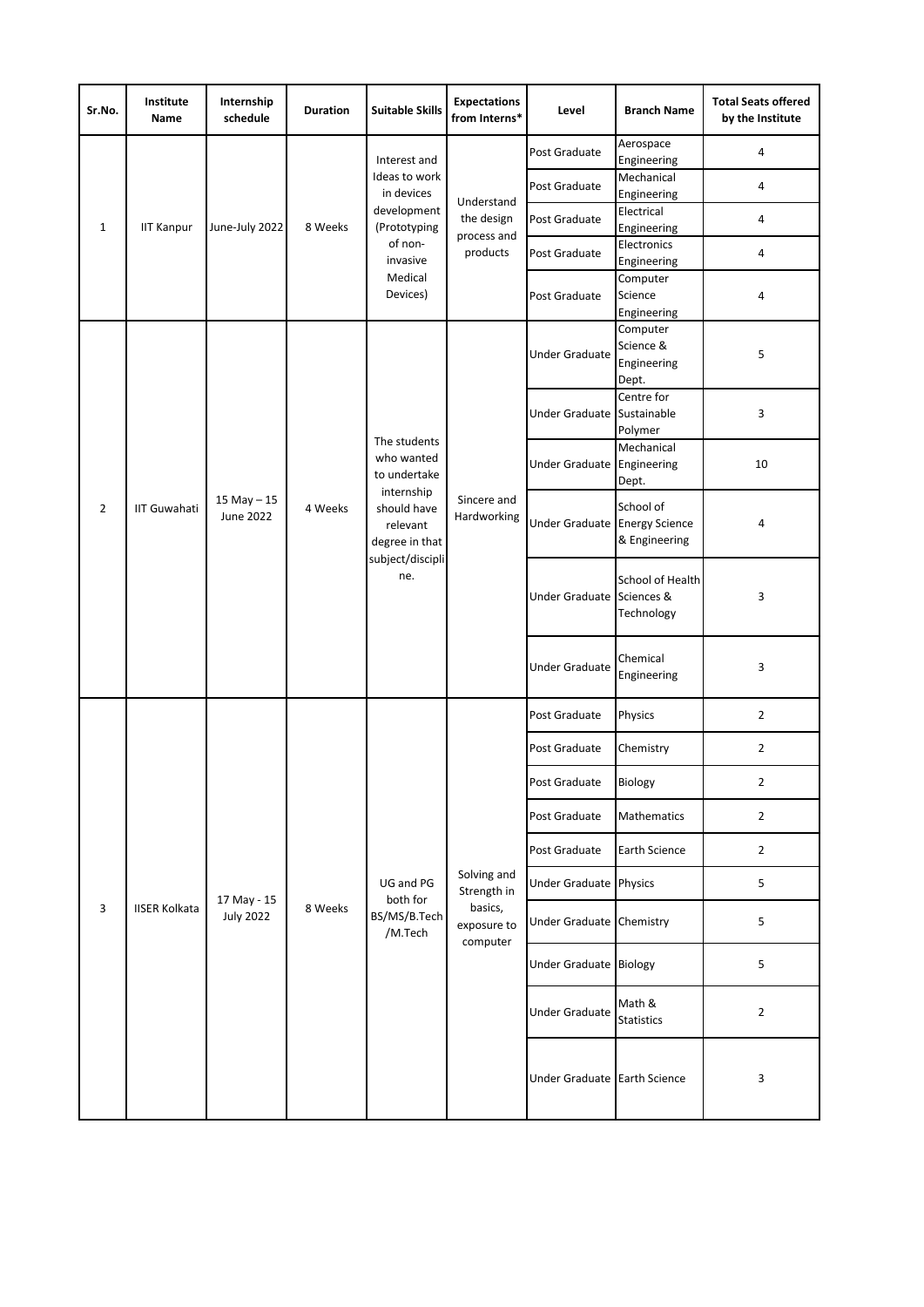|   |                     |                                    |              | The students<br>who wanted<br>to undertake      | The intern<br>should have                         | Post Graduate                 | Dept of Bio-<br>Medical<br>Engineering<br>(Biophotonics)    | $\mathbf{1}$   |
|---|---------------------|------------------------------------|--------------|-------------------------------------------------|---------------------------------------------------|-------------------------------|-------------------------------------------------------------|----------------|
|   |                     |                                    |              |                                                 |                                                   | Post Graduate                 | Dept of Bio-<br>Medical<br>Engineering<br>(Immunology)      | $\overline{2}$ |
|   |                     |                                    |              |                                                 |                                                   | Post Graduate                 | Civil<br>Engineering                                        | $\overline{2}$ |
|   |                     |                                    |              |                                                 |                                                   | Post Graduate                 | Electrical<br>Engineering                                   | 5              |
| 4 | <b>IIT Ropar</b>    | $23$ May $-18$<br><b>July 2022</b> | 5 to 8 Weeks | internship<br>should have<br>relevant           | the interest to<br>learn rather<br>than getting a | Post Graduate                 | Mechanical<br>Engineering                                   | 4              |
|   |                     |                                    |              | degree in that<br>subject/discipli              | certificate<br>only.                              | Post Graduate                 | Mathematics                                                 | $\overline{2}$ |
|   |                     |                                    |              | ne.                                             |                                                   | Post Graduate                 | Chemistry                                                   | 5              |
|   |                     |                                    |              |                                                 |                                                   | <b>Under Graduate</b>         | Chemical<br>Engineering                                     | 4              |
|   |                     |                                    |              |                                                 |                                                   | <b>Under Graduate</b>         | Civil<br>Engineering                                        | $\overline{2}$ |
|   |                     |                                    |              |                                                 |                                                   | <b>Under Graduate</b>         | Electrical<br>Engineering                                   | 5              |
|   |                     |                                    |              |                                                 |                                                   | <b>Under Graduate</b>         | Mechanical<br>Engineering                                   | $\overline{2}$ |
|   |                     |                                    |              |                                                 |                                                   | Under Graduate Mathematics    |                                                             | $\overline{2}$ |
|   |                     |                                    |              |                                                 |                                                   | Under Graduate                | Metallurgical &<br>Materials<br>Engineering                 | 3              |
|   | IIT<br>Bhubaneshwar | May-July 2022                      | 4 Weeks      | Students<br>pursuing<br>B.Tech/M.Tec<br>h/M.Sc. | Dedicated<br>spirit to<br>execute the<br>project  | Post Graduate                 | Earth Ocean &<br>Climate Science                            | 3              |
|   |                     |                                    |              |                                                 |                                                   | Post Graduate                 | <b>Basic Sciences</b>                                       | 9              |
|   |                     |                                    |              |                                                 |                                                   | Post Graduate                 | Humanities &<br><b>Social Sciences</b>                      | 3              |
|   |                     |                                    |              |                                                 |                                                   | <b>Under Graduate</b>         | Mechanical<br>Science                                       | 3              |
|   |                     |                                    |              |                                                 |                                                   | Under Graduate Infrastructure |                                                             | 3              |
| 5 |                     |                                    |              |                                                 |                                                   | <b>Under Graduate</b>         | Electrical<br>Engineering                                   | 3              |
|   |                     |                                    |              |                                                 |                                                   | Under Graduate                | Electrical<br>Communication<br>& Engineering                | 3              |
|   |                     |                                    |              |                                                 |                                                   | <b>Under Graduate</b>         | Computer<br>Sciences                                        | 3              |
|   |                     |                                    |              |                                                 |                                                   | Under Graduate                | Management<br>and Minerals,<br>Metallurgical<br>Engineering | 3              |